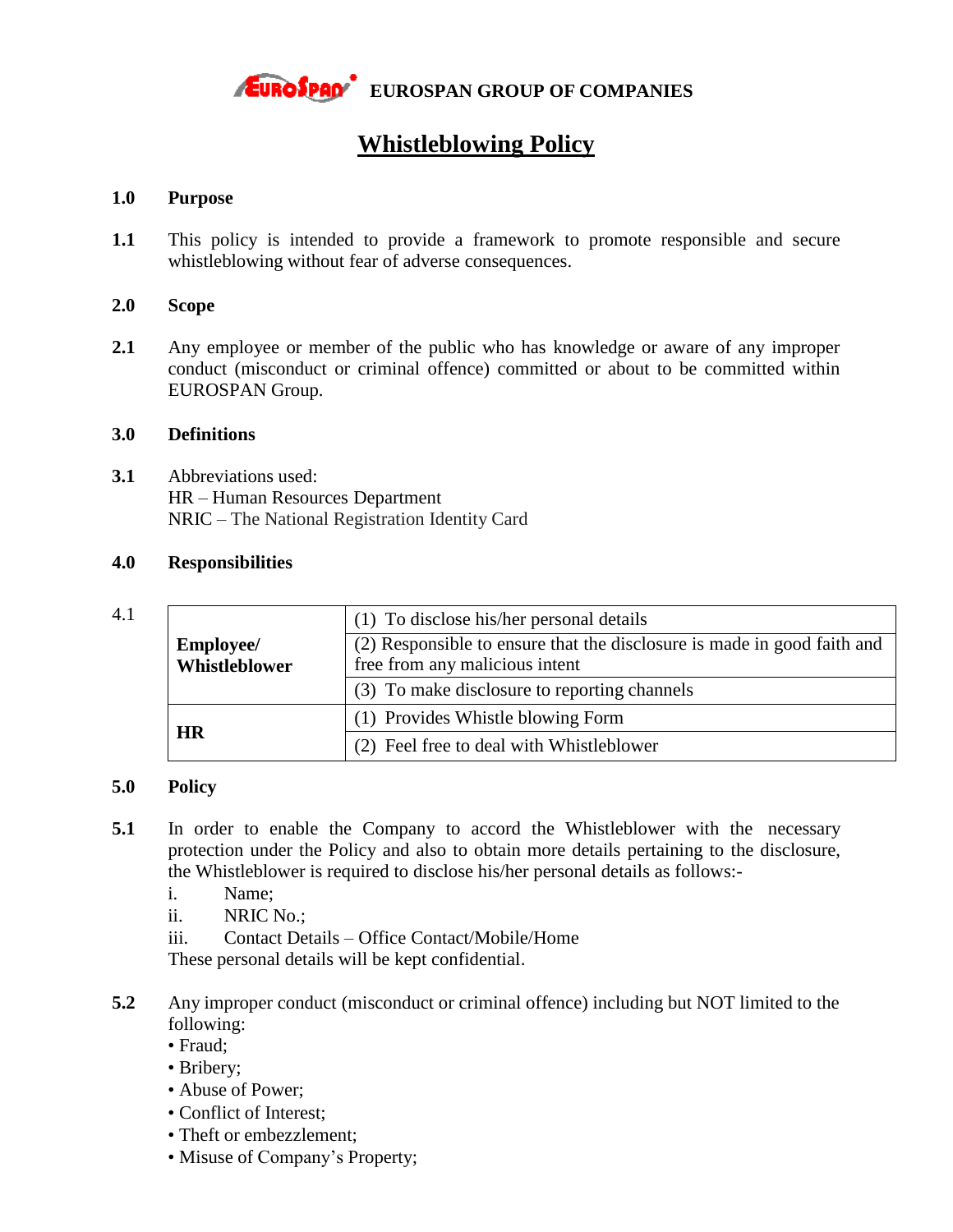- Non Compliance to Procedure.
- **5.3** Only genuine concerns should be disclosed. The Whistleblower is responsible to ensure that the disclosure is made in good faith and free from any malicious intent. In addition, any disclosure which is found to be frivolous or vexatious will not be entertained.
- **5.4** If the investigation later revealed that the disclosure was made with malicious intent, appropriate action can be taken against the Whistleblower.
- **5.5** The Whistleblower who wishes to withdraw his/her disclosure is required to write to the relevant Reporting Channel and provide reason(s) for the withdrawal. Nevertheless, the Company reserves the right to proceed with investigation on the subject matter of the disclosure.
- **5.6** Any disclosure made herein should contain the following information:
	- Details of the person(s) involved;
	- Details of the allegation
		- -Nature of the allegation;
		- -Where and when the alleged misconduct/wrongdoing took place;
	- Other relevant information; and
	- Any supporting evidence if available.
- **5.7** A Whistleblower will be accorded with protection under the Policy provided that the disclosure is made in good faith. Such protection is accorded even if the investigation later reveals that the Whistleblower is mistaken as to the facts and the rules and procedures involved. No individual will be discriminated against or suffer any sort or manner of retaliation for raising genuine concerns or reporting in good faith on suspected improper conducts. All reports will be treated confidentially.
- **5.8** The protection to the Whistleblower can be revoked under the following circumstances, among others:-
	- the Whistleblower participated in the improper conduct;
	- the Whistleblower willfully discloses a false statement;
	- the disclosure is made with malicious intent; or
	- the disclosure is frivolous or vexatious.
- **5.9** The Whistleblower will be notified on the outcome of his/her disclosure.